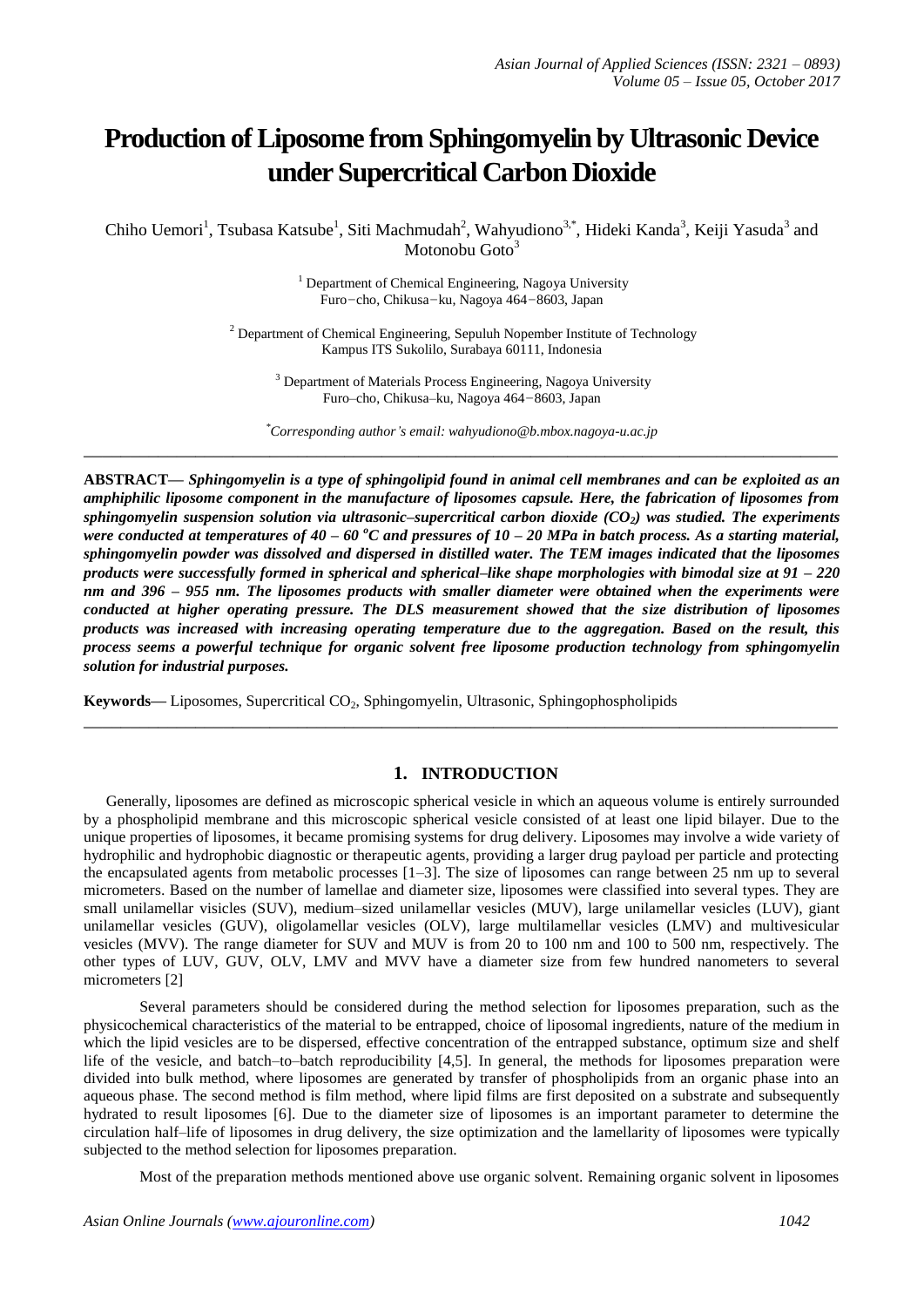may cause problem when they applied to medical field, cosmetics, or beverages. Supercritical  $CO<sub>2</sub>$  has been used as an alternative solvent in various processes such as decaffeination of green coffee bean and extraction from hops. Here, the preparation of liposomes from sphingomyelin which suspended in an aqueous media was carried out under pressurized carbon dioxide (CO<sub>2</sub>) induced by ultrasound [7]. It has been known that CO<sub>2</sub> in supercritical conditions has been widely used as a solvent. CO<sub>2</sub> is a generally recognized as safe (GRAS) solvent and its critical temperature ( $T_c = 31.06 \degree$ C) and pressure ( $P_c = 7.38$  MPa) are relatively low which helps in preventing thermal degradation during liposomes formation process [8,9]. The advantages of supercritical  $CO<sub>2</sub>$  in materials processing include that it is inert, relatively non–toxic, non–flammable, inexpensive, easily available, odorless, tasteless, and environment friendly.  $CO<sub>2</sub>$  is also easy to remove from products at atmospheric pressure, accordingly it does not contaminate products. In addition, when the supercritical  $CO<sub>2</sub>$  was applied on the liposomes preparation, the small size of liposomes products might be obtained [10–13]. There are several techniques to reduce the size of liposomes products, including sonication, extrusion, and homogenization. Of these, sonication technique, probe sonication or bath sonication, is a simple and a common technique to reduce the size of liposomes [6]. In this process, a very high energy was introduced into the lipid vesicles dispersion, as a result, the MLV are broken down into smaller SUV. In probe sonication process, the tip of a sonicator is directly introduced into the lipid vesicles dispersion, hence the potential of metal probe contamination may occur due to the metal probe will slough off and contaminate the solution during process [14]. Therefore, in this work, to avoid and to prevent the metal probe contamination, the bath sonication process was used for reducing size of liposomes products.

## **2. EXPERIMENTAL SECTION**

#### *2.1 Materials*

Sphingomyelin ( $C_{35}H_{75}N_2O_6P$ ) was obtained from NOF Corporation Japan. It was used without further purification. As one of sphingophospholipids, sphingomyelin is the most abundant sphingolipid and is important structural components of the myelin sheath. It may protect and coat surrounding the nerve fibers. In solution preparation, sphingomyelin was diluted in water distillate that produced by Auto Still WS 200, Yamato, Japan. The sphingomyelin concentration was 0.1 wt%. It should be noted that no sphingomyelin concentration variation was observed during the course of this work. Carbon dioxide (CO<sub>2</sub>: 99%) was supplied by Sogo Kariya Sanso, Inc. Japan.

## *2.2 Ultrasonic* **–** *Supercritical CO<sup>2</sup> Apparatus*



**Figure 1:** Experimental apparatus scheme: 1. CO<sub>2</sub> cylinder; 2. Chiller; 3. High pressure pump; 4. Needle valve; 5. SUS– 316 pre–heater; 6, 7. Temperature monitor; 8. Reactor; 9. Ultrasonic controller; 10. Ultrasonic vibrator; 11. Pressure monitor; 12. BPR; 13. Water bath.

Figure 1 described the liposomes preparation apparatus scheme using ultrasonic – supercritical  $CO<sub>2</sub>$ . The main apparatus was high pressures pump for  $CO_2$  (PU–2086, Jasco, Japan), an ultrasonic device (Ultrasonic Multi Cleaner W– 118, Honda Electronics Company, Japan), acrylic chamber equipped with electric heater, reactor (SUS–316, 80 ml), and back pressure regulator (BPR; AKICO, Tokyo, Japan). The coil preheater made of 1/6 inch stainless–steel tubing (SUS– 316) with 300 cm length was placed in the heating chamber to introduce the  $CO<sub>2</sub>$  before entering to reactor. K–type thermocouples were attached in the preheater and placed in the water medium to monitor the temperature during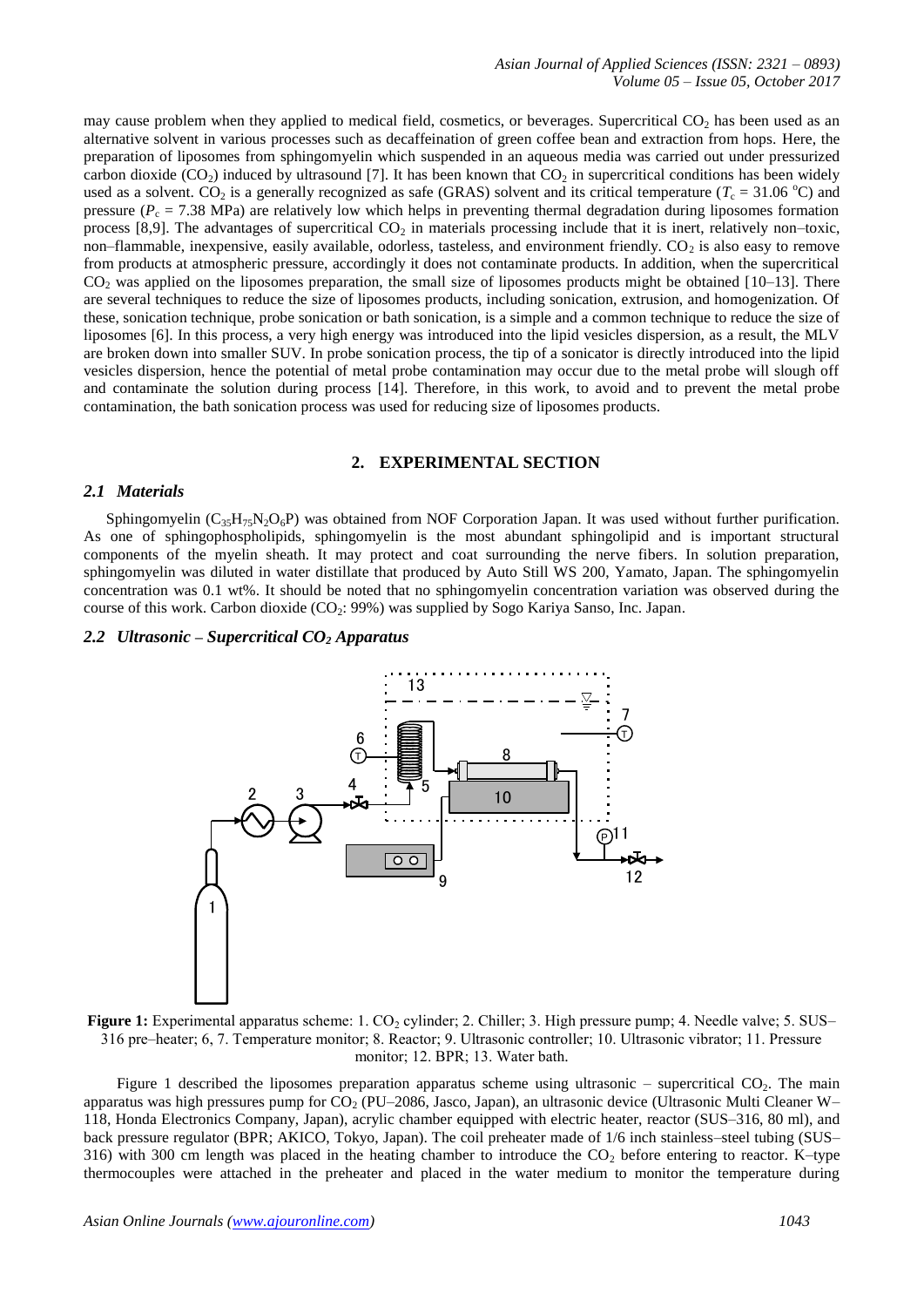experiment. To monitor the liposomes generation pressures, the analog pressure gauge (GLT–21–25MPa, Migishita Seiki MFG. Co. Ltd., Japan) was assembled on the 1/16 inch stainless–steel tubing (SUS–316) and placed between reactor and BPR.

In this work, the liposomes generation from 0.1 wt% sphingomyelin suspension solution by using ultrasonic – supercritical CO<sub>2</sub> was carried out at temperatures of  $40 - 50$  °C and pressures of  $10 - 20$  MPa in batch process. The liposomes generation process can be explained briefly as follow. Initially, the power of heating chamber was switched on to heat the water medium including preheater to a desired temperature. Once the desired temperature was achieved, the stainless–steel reactor loaded by 60 ml sphingomyelin solution was immersed into the acrylic chamber. This reactor was equipped with removable threaded covers on both sides; these included stainless steel filters  $(0.1 - 1.0 \,\mu\text{m})$ . In order to remove the air, the reactor was purged by  $CO<sub>2</sub>$  gas and immediately sealed. Next,  $CO<sub>2</sub>$  was pumped into the liposomes preparation apparatus system via the 1/16 inch stainless–steel capillary tube at a desired pressure. A BPR was employed to keep a constant pressure during liposomes generation process. The time required to heat the reactor from room temperature to the desired temperature (the reactor temperature) was  $5 - 8$  min. Thereafter, ultrasonic was applied (28) kHz) in the liposomes preparation apparatus for 60 min at each experimental condition. After the process was completed, the CO<sup>2</sup> was slowly depressurized to atmospheric pressure. Then the solution products were collected in the bottles and stored in a refrigerator until further analysis.

To characterize the liposomes products, transmission electron microscopy (TEM) was carried out using negative staining method on a Hitachi H9000NAR microscope equipped with a cold field–emission gun. The acceleration voltage was 300 kV, and the TEM images were captured by CCD (charge–coupled device) camera. Prior to characterization, the liposomes products were diluted 10 times with water and then drop cast onto an elastic carbon–coated copper grid. It was stored in a desiccator overnight at room temperature to desorb atmospheric contaminants. The particle size distribution of the liposomes products was determined by dynamic light scattering analysis (DLS; Malvern Instruments, Malvern, England).



# **3. RESULTS AND DISCUSSION**

**Figure 2:** TEM images of liposomes products obtained at temperature of 40 °C with various CO<sub>2</sub> pressures.

Figure 2 shows the TEM images of the structural morphology of liposomes products generated under supercritical  $CO<sub>2</sub>$  at temperature of 40 °C with various pressures. It was well known that liposome preparation is simply understood and it can be produced from a various lipids and lipid mixtures, with phospholipids the most commonly used. The different preparations of liposomes were usually described by analyzing with TEM. As shown in this figure, many spherical and spherical–like particles morphologies of liposomes products were found at each experimental condition. At low  $CO<sub>2</sub>$  pressure (10 MPa), the spherical particles of liposomes products were obtained dominantly. Conversely, the liposomes products with spherical–like particles morphology were found prominently at higher  $CO<sub>2</sub>$  pressure (20 MPa).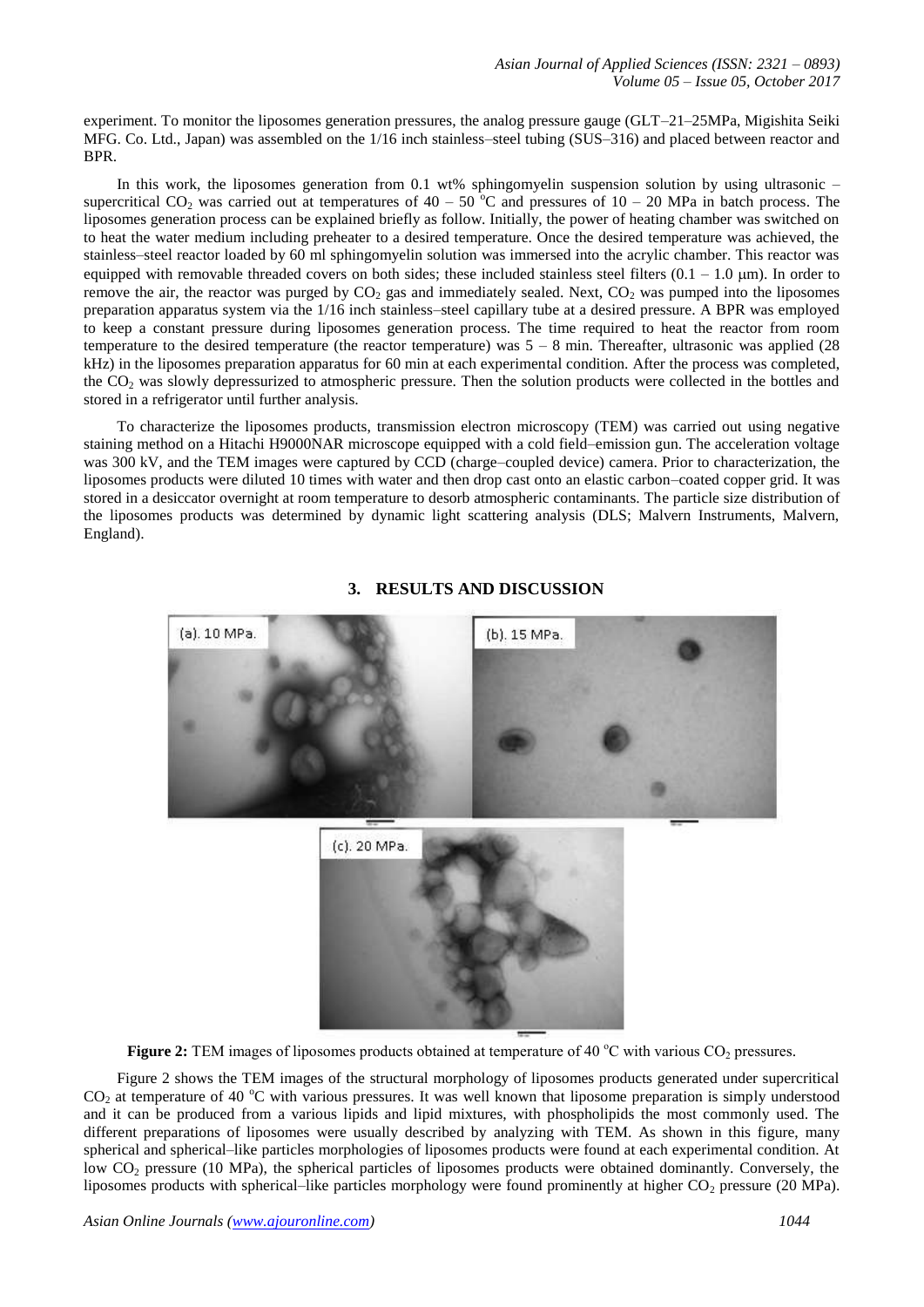It seems that the liposomes products with spherical shape morphologies were transformed into non–spherical shape morphologies with increasing  $CO<sub>2</sub>$  pressures. At these conditions, the  $CO<sub>2</sub>$  pressure as a driving force may press to change the liposome volume thereby changing the shape of liposomes products [15–17]. Choi *et al*. [16] informed that the osmotic pressure most likely led to the liposome morphological changes such as shrinkage, fission, swelling, and fusion of membranes. Hayashi *et al*. [17] reported that the liposome underwent deformation from a spherical shape to an ellipsoid shape and then to a lemon–like shape morphology when the pressure was applied on the liposomes solution. They informed that no changes were found in the morphology of liposomes before the application of pressure. On the contrary, the boundary between the central spherical part and the protruding parts led to obscure to result indefinite shapes of liposomes became with flabby membranes when the pressure was applied at 0.1 to 60 MPa. Judging from the results, it could be said that the morphologies of liposomes products seemed influence with changing operating pressure.



**Figure 3:** The liposomes products size distribution obtained at temperature of 40 °C with various CO<sub>2</sub> pressures.

Visually (see Figure 2), operating pressure did not seem to have a perceivable effect on the size of liposomes products. They seem to have a similar size at each operating condition. In order to understand the diameter size distribution of liposomes products, the sphingomyelin solution after treatment by ultrasonic – supercritical  $CO<sub>2</sub>$  was loaded in the cuvette and placed in the holder of DLS equipment. This analysis is common technique to quantify the small–molecule aggregates size by measuring the time–dependent fluctuation of scattering intensity of a coherent light source illuminating particles suspended in solution. Figure 3 shows the diameter size distribution of liposomes products generated at temperature of 40  $^{\circ}$ C and CO<sub>2</sub> pressures of 10, 15, and 20 MPa. The double–peaked (bimodal) diameter size distribution of liposomes products were found at each operating condition. Both peaks seem to approach at a smaller size around 91 – 122 nm and a larger size around 396 – 712 nm. It seems that the liposomes products in diameter ranges of 91  $-122$  nm and 531 – 1106 nm were formed dominantly at 10 MPa CO<sub>2</sub> pressure. At 20 MPa CO<sub>2</sub> pressure, the diameter ranges of liposomes products were  $105 - 122$  nm and  $396 - 712$  nm. Thus, it could be said that although the CO<sub>2</sub> pressure did not give strong effect on the liposomes products size distribution, the narrower liposomes products size distributions were obtained with increasing  $CO<sub>2</sub>$  pressure at the same operating temperature. From this figure, it could be seen that the liposomes products also had smaller diameter when the experiments were conducted at higher operating pressure. In this work, the liposomes preparation under supercritical  $CO<sub>2</sub>$  without applied ultrasonic or by sonication process at room temperature did not perform. Hence, there was no comparison result between liposomes products formed by supercritical  $CO<sub>2</sub>$  without applied ultrasonic treatment or by the conventional sonication process and ultrasonic – supercritical  $CO<sub>2</sub>$ process. However, Karn *et al.* [13] informed that liposomes products prepared with supercritical CO<sub>2</sub> gave relatively much smaller and more homogenous in size. They observed that low  $CO<sub>2</sub>$  pressure (8 MPa) and low operating temperature  $(\leq 35 \degree C)$  were insufficient conditions for producing liposomes. Similar results were also reported by Otake *et al*. [10] and Kadimi *et al*. [11] when they conducted experiments for preparation of liposomes using an improved supercritical reverse phase evaporation method and in vitro studies on liposomal amphotericin B obtained by supercritical  $CO_2$ –mediated process, respectively.

As informed above that the experimental temperature for liposomes preparation under ultrasonic – supercritical  $CO<sub>2</sub>$ were 40 to 60  $^{\circ}$ C. To reach the desired operating temperature, the reactor which has been filled by sphingomyelin solution was submerged in the acrylic chamber containing water medium. Due to the application of the ultrasound path–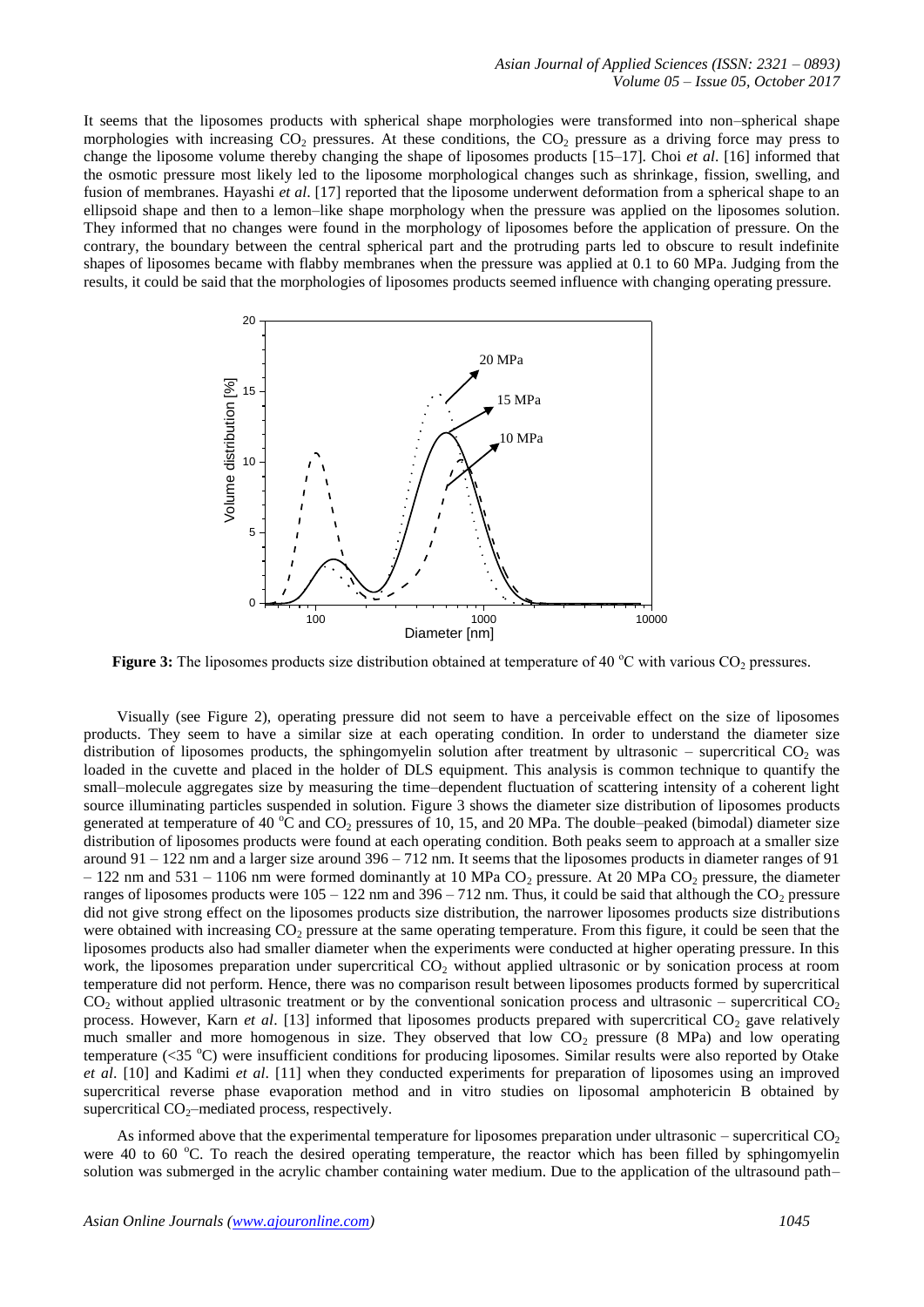length may give an effect on the temperature rise of water medium during experiments, the water from temperature– controlled bath was circulated by using water pump to maintain the desired temperature. Figure 4 shows the TEM images of liposomes products when the experiments were carried out at a constant pressure (20 MPa) with various operating temperatures from 40 to 60  $^{\circ}$ C. It has been known that the change of environmental temperature led to stimulate and cause shape transformations of liposomes [18–20]. This change may change the spontaneous curvature globally on the whole surface of the lipid vesicle. Jelger and Siewert [21] explained that the liposomes radius may increase with increasing the environment temperatures and hence the curvature difference between the two monolayers decreases. They also informed that at higher environment temperatures the effective volume of the tails increases due to the increased thermic motions, resulting the lipid vesicles effectively more inverted cone shaped. In other words, with increasing environment temperatures, the decreased volume of liposomes reduces and the spherical liposomes changes its shape. Zook and Vreeland [22] also informed that environment temperature may change the lipid vesicle size primarily as a result of its effect on the ratio of the membrane bending elasticity modulus to the line tension. However, as shown in Figure 4, the morphologies of liposomes products did not change obviously with increasing operating temperature. It seems that the morphologies of them were spherical and spherical–like shapes at each experiment. This phenomenon might be due to the physical properties of water media was not much change with increasing environment temperature. As a result, the similar morphologies of liposomes products were found at each experimental condition. At these environment temperatures, Zook and Vreeland [22] reported that the viscosity, free energy, and diffusion coefficients of water media which modulated by the changing environment temperatures may not have enough ability to give a sufficient effect for changing the liposomes products morphologies. Liu and Iglic [19] also informed that although the deformation of liposome morphology might occur by the changing environment temperatures, the shape of liposome morphology depended on the properties and the concentration of the components.



**Figure 4:** TEM images of liposomes products obtained at CO<sub>2</sub> pressure of 20 MPa with various operating temperatures.

Similar to the phenomenon in shape of liposome morphology, the changing environment temperatures will also affect to the size distribution of liposomes products [22]. Zook and Vreeland [22] explained that there were three ways for affecting temperature on the size of liposomes during process: first, by changing the free energy and the diffusion coefficients; second, by changing the medium viscosity; and third, by changing the membrane elasticity at or below the transition temperature and by changing the line tension. Figure 5 showed the size distribution of liposomes products obtained at 20 MPa CO<sub>2</sub> pressure with operating temperatures of 40 – 60 °C. It was well known that beside the decreasing medium density and viscosity contribute in the reduction process of liposome sizes, the higher operating temperature will also lead to in effective lipid vesicles dispersion and result the smaller size of liposomes [23]. However, as shown in Figure 5, the size distributions of liposomes products seem increased slightly with increasing operating temperature. At 40 °C, the liposomes products had diameter ranges of  $105 - 122$  nm and  $396 - 712$  nm. Their diameter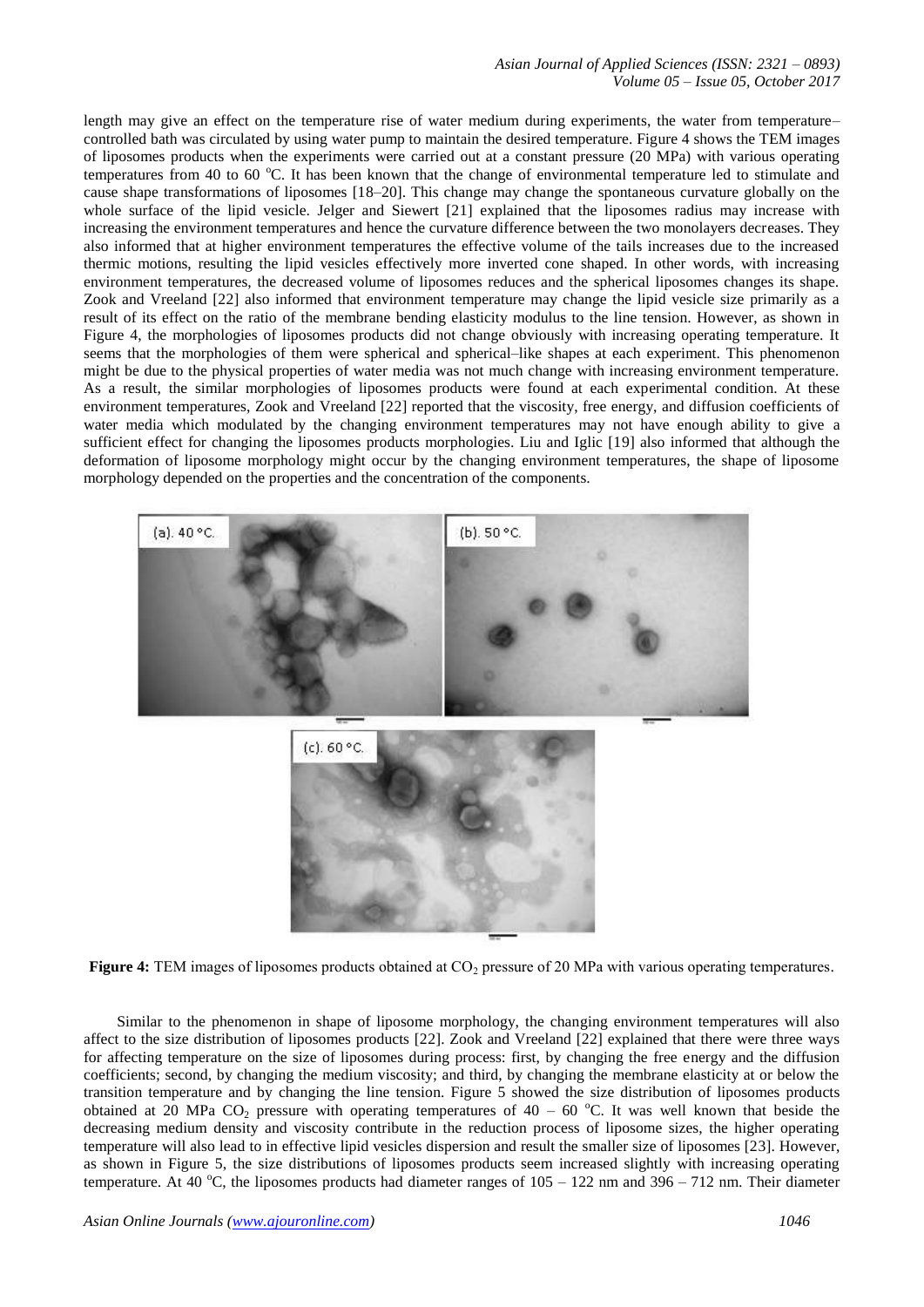ranges increased to  $164 - 220$  nm and  $615 - 955$  nm when the operating temperature was increased to 60  $^{\circ}$ C at the same CO<sub>2</sub> pressure. It could be explained that the aggregation of liposomes products might be occur. The operating temperature was known as one of the factors that can affect the degree of aggregation liposomes during formation process [24,25]. Liposomes will be produced only at environment temperatures higher than the main transition temperature of the phospholipid which used as a starting material and has a significant effect on the size of liposomes products. The phase transition temperature ranges of all naturally occurring sphingomyelins is around  $30 - 45$  °C [26]. Unfortunately, the heat energy of the lipid vesicle membrane at high temperatures is sufficient to overcome the potential barrier of aggregation, consequently the liposomes products in the solution system tends towards aggregation. The aggregation process commonly was initiated at an environment temperature near to that for phase transition into hexagonal phase [24]. As a result, the size distribution of liposomes products obtained by DLS measurement is increased with increasing operating temperature range studied.



**Figure 5:** The liposomes products size distribution obtained at CO<sub>2</sub> pressure of 20 MPa with various operating temperatures.

# **4. CONCLUSIONS**

The production of lipid vesicles from sphingomyelin solution via ultrasonic–supercritical  $CO<sub>2</sub>$  has been demonstrated. The experiments were carried out at temperatures of  $40 - 60$  °C and pressures of  $10 - 20$  MPa in batch process. The sphingomyelin powder dissolved in distillate water at 0.1 wt% was used as a starting material. At each experiment, the applied ultrasonic power was 28 kHz for 60 min. The TEM images showed that the liposomes products were successfully produced in spherical and spherical–like shape morphologies with size less than 1 µm. The liposomes products with smaller diameter were obtained when the experiments were conducted at higher operating pressure. The DLS analysis showed that the size distribution of liposomes products increased with increasing operating temperature due to the aggregation. Finally, it could be said that this process seems a powerful technique and to be an apt for liposome production from sphingomyelin solution.

#### **5. ACKNOWLEDGEMENTS**

We acknowledge Mr. Tatsuhiko Kon for useful discussion and Shalom Co. Ltd. for financial support.

#### **6. REFERENCES**

- [1] Daraee, H., Etemadi, A., Kouhi, M., Alimirzalu, S., Akbarzadeh, A., "Application of liposomes in medicine and drug delivery", Artif. Cells Nanomed. Biotechnol., vol. 44, no. 1, pp. 381–391, 2016.
- [2] Pattni, BS., Chupin, VV., Torchilin, VP., "New developments in liposomal drug delivery", Chem. Rev., vol. 115, no. 19, pp. 10938–10966, 2015.
- [3] Alavi, M., Karimi, N., Safaei, M., "Application of Various Types of Liposomes in Drug Delivery Systems", Adv. Pharm. Bull., vol. 7, no. 1, pp. 3–9, 2017.
- [4] Gomez–Hens, A., Fernandez–Romero, JM., "Analytical methods for the control of liposomal delivery systems", Trends Anal. Chem., vol. 25, no. 2., pp. 167–178, 2006.